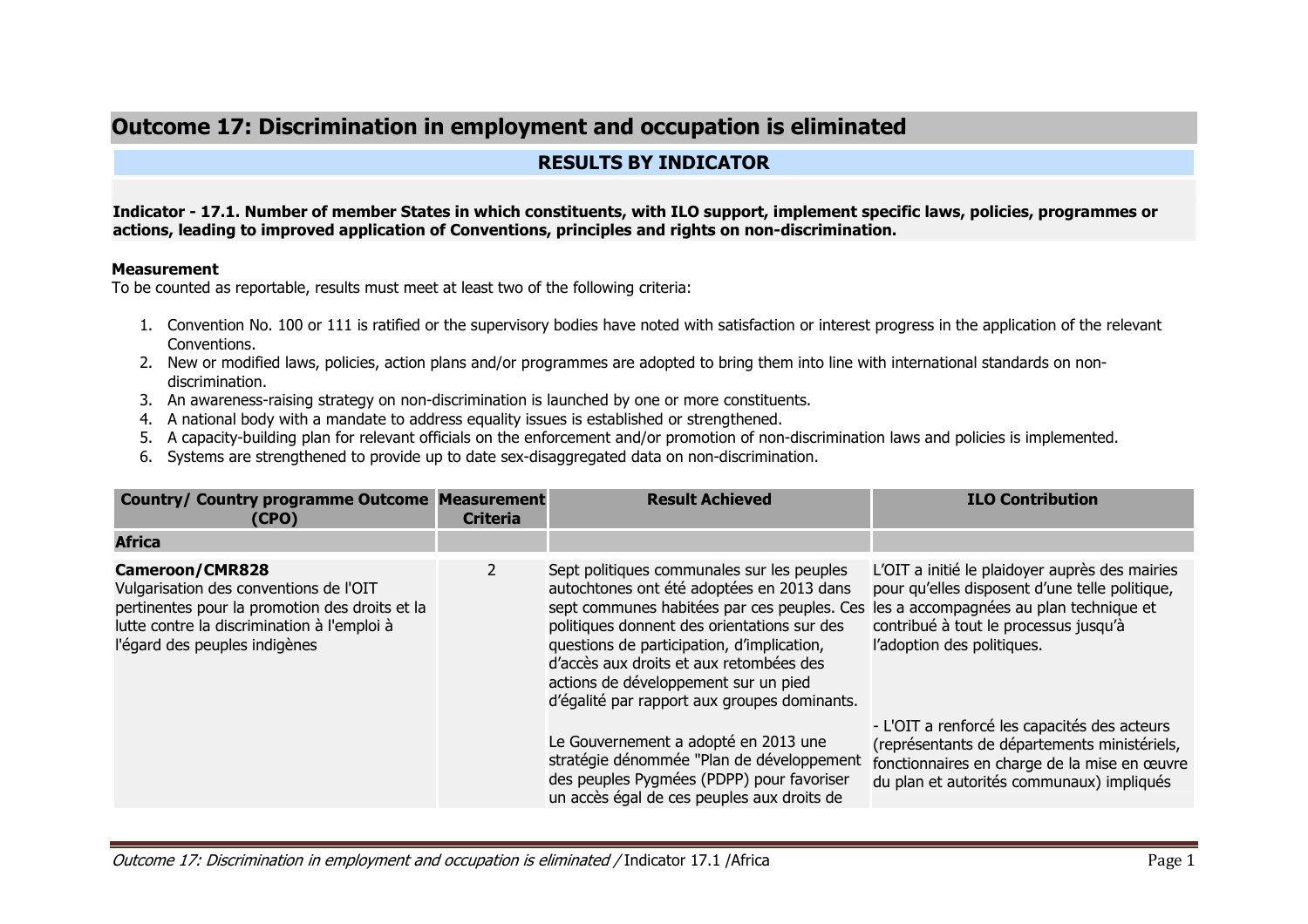|   | l'homme et lutter contre les formes de<br>discrimination dont ils sont victimes. Ce plan<br>est mis en œuvre à travers les plans de<br>développement communaux et le plan<br>d'accompagnement social et économique des<br>le Ministère des Affaires sociales dans le cadre conventions. Par exemple, l'OIT participe aux<br>de la réalisation des grands projets<br>structurants. | dans l'élaboration et la mise en œuvre de ce<br>plan.<br>- L'OIT continue également à fournir des<br>conseils pour s'assurer que les objectifs<br>populations riveraines récemment élaboré par recherchés ne s'écartent pas de l'esprit de ses<br>réunions du PDPP et est consultée pour<br>fournir des commentaires sur les orientations<br>adoptés par le plan. |
|---|-----------------------------------------------------------------------------------------------------------------------------------------------------------------------------------------------------------------------------------------------------------------------------------------------------------------------------------------------------------------------------------|-------------------------------------------------------------------------------------------------------------------------------------------------------------------------------------------------------------------------------------------------------------------------------------------------------------------------------------------------------------------|
|   |                                                                                                                                                                                                                                                                                                                                                                                   |                                                                                                                                                                                                                                                                                                                                                                   |
| 5 | Un plan de renforcement des capacités a été<br>adopté dans le cadre du processus d'adoption prenant part aux réunions et ateliers<br>de la stratégie pour la prise en compte des<br>droits des peuples autochtones dans les<br>grands projets structurants et a été étalé sur<br>une période de deux ans.                                                                         | L'OIT a apporté un appui technique en<br>d'élaboration et de validation et a apporté la<br>participation d'une dizaine de peuples<br>autochtones venus de différents coins du<br>Cameroun.                                                                                                                                                                        |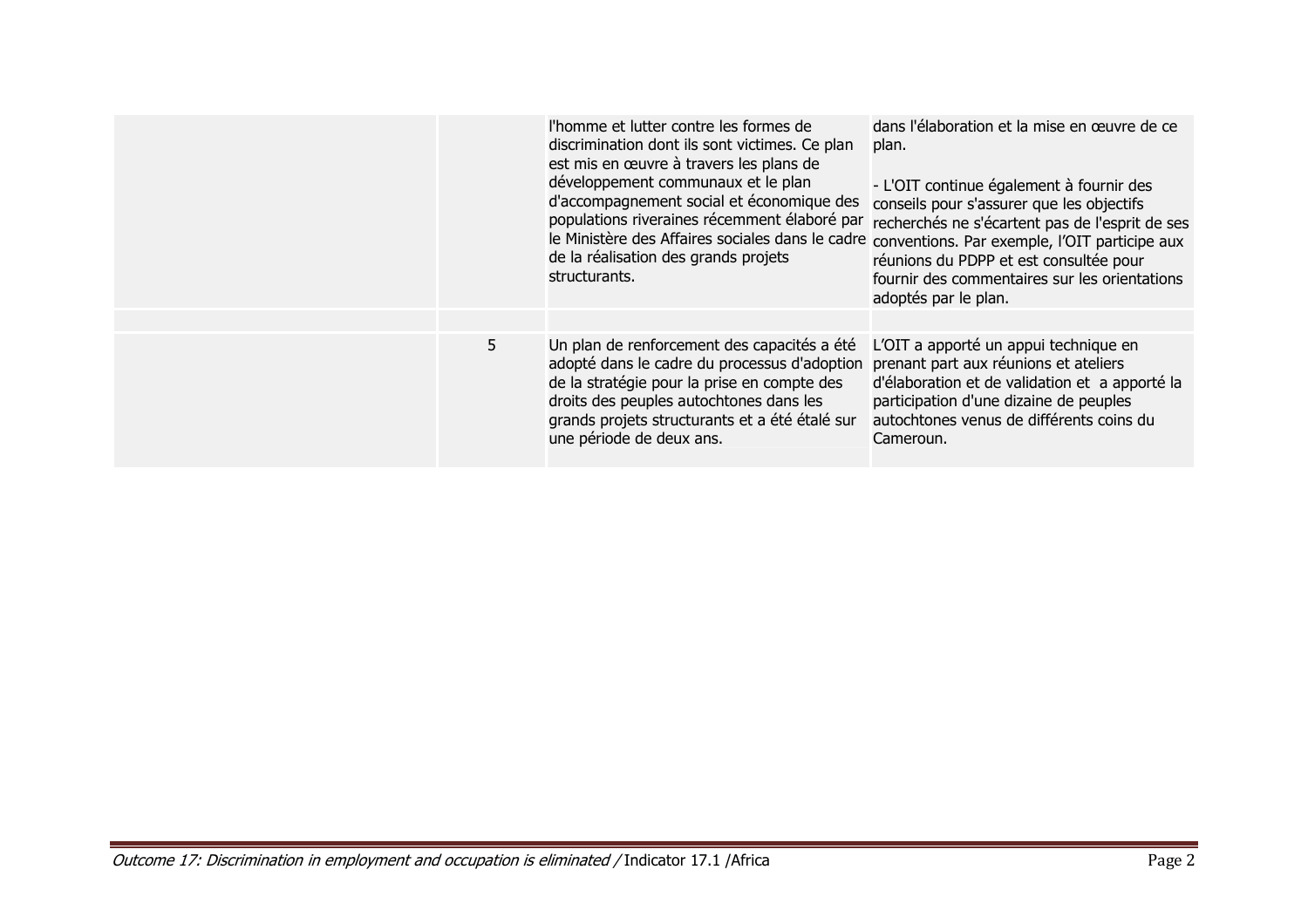#### **Asia and the Pacific**

#### **Indonesia/IDN105**

 Barriers to employment and decent work are addressed, particularly for women an persons with disabilities.

| work are<br>nd | 3              | Awareness-raising sessions on the rights of<br>persons with disabilities and employment<br>inclusion were held by the Ministry of<br>Manpower and Transmigration (MoMT) at the<br>beginning of 2013 in Jakarta, Batam and East<br>Java. The Minister requested the Director<br>Generals of the Ministry to produce more<br>creative and innovative programmes and<br>activities to empower and encourage<br>placement for workers with disabilities in the<br>formal and informal sectors, and to take<br>action for more effective monitoring on<br>companies' compliance with the regulations<br>on hiring persons with disabilities. | - The ILO through the TC project PROPEL-<br>Indonesia has increased awareness on<br>disability inclusion and built capacity of<br>government officials. In this framework, the<br>ILO has continuously given technical<br>assistance to MoMT on disability and<br>employment and facilitated discussions and<br>meetings with Disabled People Organizations<br>(DPOs) and other stakeholders.                                                                                                                                                                                                                                                                                                                                                                                       |
|----------------|----------------|-----------------------------------------------------------------------------------------------------------------------------------------------------------------------------------------------------------------------------------------------------------------------------------------------------------------------------------------------------------------------------------------------------------------------------------------------------------------------------------------------------------------------------------------------------------------------------------------------------------------------------------------|-------------------------------------------------------------------------------------------------------------------------------------------------------------------------------------------------------------------------------------------------------------------------------------------------------------------------------------------------------------------------------------------------------------------------------------------------------------------------------------------------------------------------------------------------------------------------------------------------------------------------------------------------------------------------------------------------------------------------------------------------------------------------------------|
|                | $\overline{4}$ | The tripartite Equal Employment Opportunity<br>(EEO) Task Force was revitalized and its<br>members' capacities have been strengthened.<br>The EEO developed an action plan for<br>implementation.                                                                                                                                                                                                                                                                                                                                                                                                                                       | The ILO organized two training workshops on<br>the effective implementation of ILO<br>Conventions Nos. 100 and 111 for the EEO<br>task force and other tripartite constituents. A<br>total of 60 people participated in the<br>workshops in April and September 2013. For<br>this purpose, training materials were<br>translated into Bahasa.<br>The ILO provided assistance and support to<br>the EEO task force for the development of an<br>action plan. The ILO prepared a draft action<br>plan and organized a tripartite workshop to<br>further elaborate on the plan and validate it.<br>The ILO provided assistance to the MOMT and<br>the EEO task force for the establishment of an<br>Equal Opportunity Body. The ILO has<br>undertaken comparative research on equality |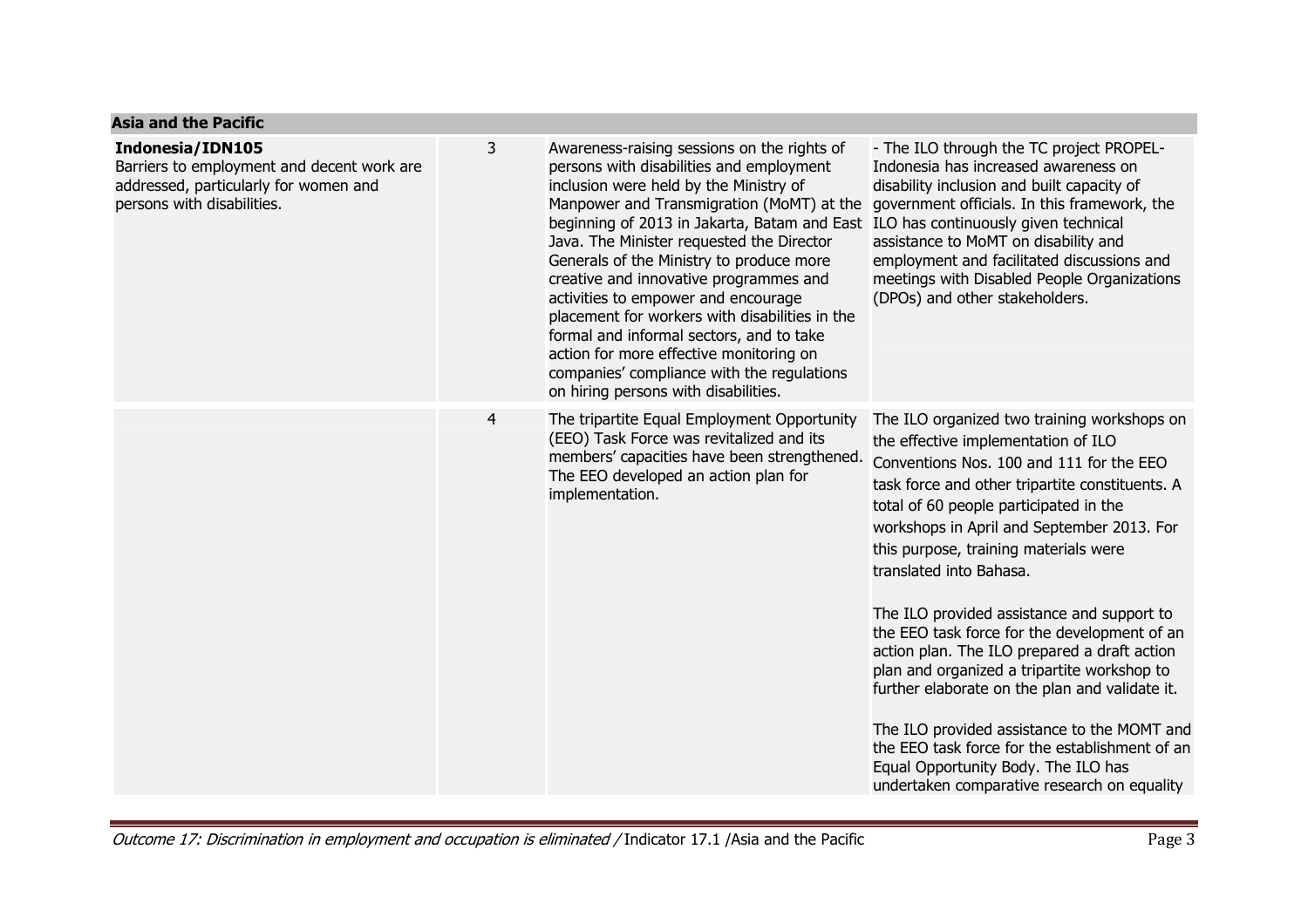|    |                                                                                                                                                                         | structures and national action plans with the<br>aim of providing guidance to the EEO task<br>force on the mandate, structure and<br>strategies to be adopted by the new Equality<br>Body.                                                                                                                                                           |
|----|-------------------------------------------------------------------------------------------------------------------------------------------------------------------------|------------------------------------------------------------------------------------------------------------------------------------------------------------------------------------------------------------------------------------------------------------------------------------------------------------------------------------------------------|
| 5. | Capacity building programme put in place by<br>the MoMT since 2012 to increase MoMT<br>mediators' capacity and knowledge on non-<br>discrimination and equality issues. | The ILO is actively providing support to the<br>different training sessions through making<br>available resource persons. The training<br>programme is using ILO adapted module on<br>Non-discrimination and Equality at the<br>Workplace prepared by the ILO in<br>collaboration with the MOMT, 300 mediators<br>have received training since 2012. |
|    |                                                                                                                                                                         |                                                                                                                                                                                                                                                                                                                                                      |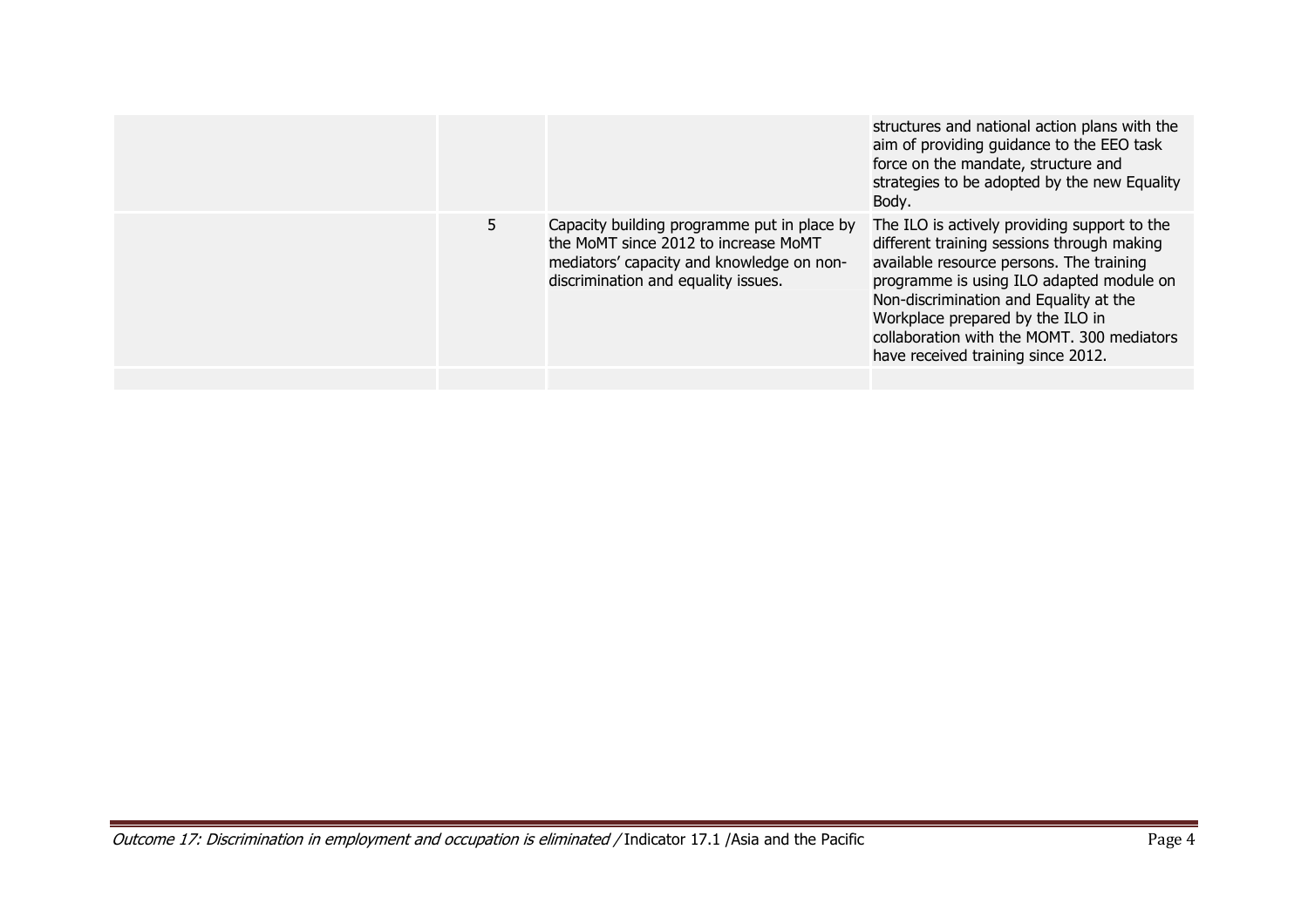## **Europe**

| <b>Azerbaijan/AZE152</b><br>Gender equality and non-discrimination<br>policies are implemented by constituents | 3 | An awareness raising campaign for trade<br>unions expanded to 7 additional regions of<br>Azerbaijan.                                                                                                           | - The ILO supported the organization of two<br>awareness-raising workshops of non-<br>discrimination at the workplace for ATUC<br>representatives in Nakhichevan and Baku, in<br>2012. There were 30 participants in<br>Nakhichevan and 50 in Baku.<br>- The ILO provided technical support to<br>develop a two-year awareness-raising<br>campaign on non-discrimination at the<br>workplace to be implemented in different<br>regions in the country.<br>- The ILO translated and developed different<br>awareness-raising materials such as<br>promotional booklets and leaflets on non-<br>discrimination and equality at work.<br>- The ILO organized a high level national<br>conference for ATUC representatives from 7<br>regions involved in the implementation of the<br>awareness-raising campaign in June 2013. |
|----------------------------------------------------------------------------------------------------------------|---|----------------------------------------------------------------------------------------------------------------------------------------------------------------------------------------------------------------|----------------------------------------------------------------------------------------------------------------------------------------------------------------------------------------------------------------------------------------------------------------------------------------------------------------------------------------------------------------------------------------------------------------------------------------------------------------------------------------------------------------------------------------------------------------------------------------------------------------------------------------------------------------------------------------------------------------------------------------------------------------------------------------------------------------------------|
|                                                                                                                |   |                                                                                                                                                                                                                | There were a total of 100 participants from<br>the 7 regions.                                                                                                                                                                                                                                                                                                                                                                                                                                                                                                                                                                                                                                                                                                                                                              |
|                                                                                                                | 5 | A training program for representatives of the<br>MoL and other Ministries to improve the<br>legislative framework regarding non-<br>discrimination (Labour Code), and on equity<br>pay issues was implemented. | An in-depth training for the MoL and other<br>Ministries on Conventions Nos. 100 and 111,<br>to improve the understanding of the<br>Convention's requirements and drafting<br>amendments to the Labour Code was<br>organized in October 2012.<br>Three tripartite workshops on pay equity and                                                                                                                                                                                                                                                                                                                                                                                                                                                                                                                              |
|                                                                                                                |   |                                                                                                                                                                                                                | application of the ILO Convention No. 100 for<br>policy makers, human resource professionals,<br>labour inspectors, officials and trainers from                                                                                                                                                                                                                                                                                                                                                                                                                                                                                                                                                                                                                                                                            |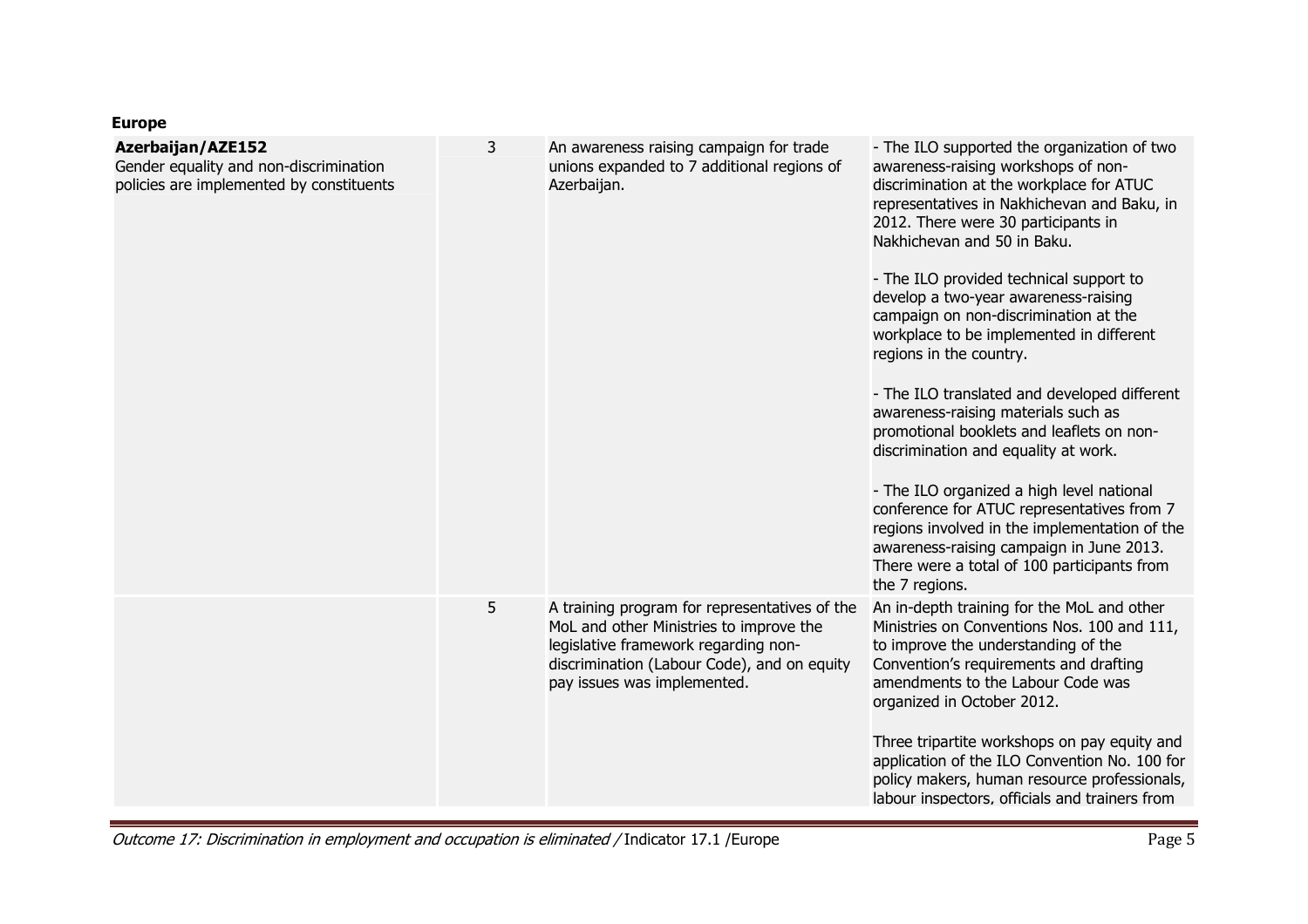|  | social partners' organizations, owners and HR<br>managers of private enterprises were held in<br>in Baku, Ganja and Lankaran in September<br>and October 2013. The Baku workshop had<br>35 participants. |
|--|----------------------------------------------------------------------------------------------------------------------------------------------------------------------------------------------------------|
|  | Two training tools - Gender-neutral job<br>evaluation for Equal Pay: A step-by-step<br>Guide and Equal Pay: An introductory guide -<br>were translated into Azeri and used during<br>workshops.          |
|  |                                                                                                                                                                                                          |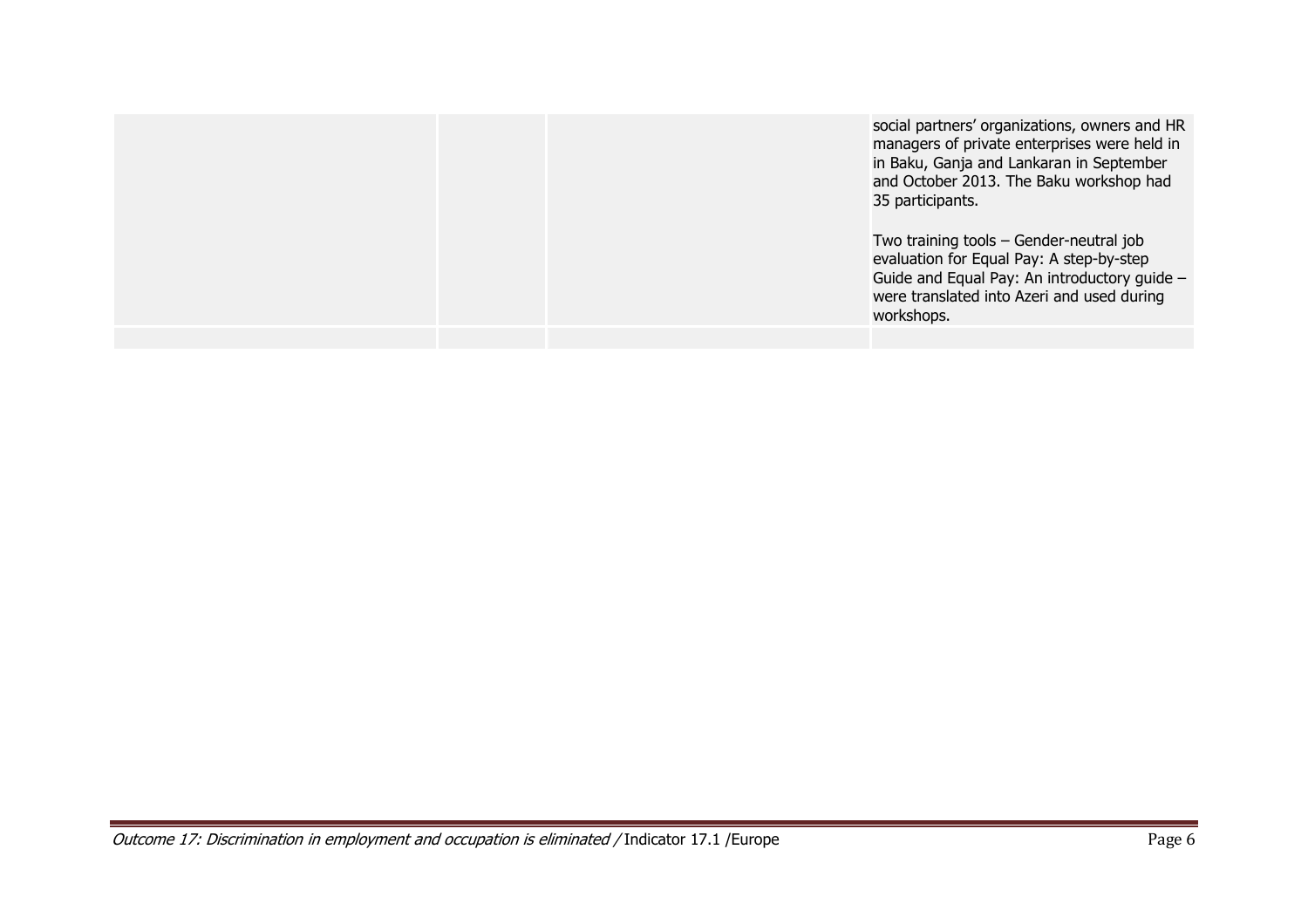### **Americas**

| <b>Costa Rica/CRI108</b><br>Las instituciones públicas, con el apoyo de la<br>OIT, fortalecen sus capacidades para combatir<br>la discriminación en el empleo por razones de<br>género, incluyendo la discriminación contra<br>las trabajadoras domésticas. | $\overline{2}$ | El Instituto Nacional de Aprendizaje (INA) ha<br>elaborado, publicado y puesto en ejecución en apoyó al INA con el diagnóstico sobre la<br>febrero de 2013 una Política Institucional y un igualdad de género en la formación<br>Plan de Acción para la promoción de la<br>igualdad de género en la formación<br>profesional, de acuerdo con los principios de<br>las Normas Internacionales del Trabajo (NIT). | - Entre marzo, 2012 y marzo 2013 la OIT<br>profesional y la elaboración de la Política y<br>Plan de Acción. Todo el proceso se ha<br>realizado de manera participativa, bajo la<br>coordinación de una Comisión inter-<br>institucional formada por el INAMU (Instituto<br>Nacional de las Mujeres), el INA y la OIT.<br>- En Agosto, 2013 la OIT apoyó al INA en la<br>organización de un Congreso Nacional sobre<br>formación profesional y género con la<br>participación de más de 150 personas de<br>todas las direcciones regionales y unidades<br>operativas del INA, con el objetivo de<br>capacitar a los funcionarios y funcionarias<br>sobre el contenido del Plan de Acción y su<br>operacionalización. |
|-------------------------------------------------------------------------------------------------------------------------------------------------------------------------------------------------------------------------------------------------------------|----------------|-----------------------------------------------------------------------------------------------------------------------------------------------------------------------------------------------------------------------------------------------------------------------------------------------------------------------------------------------------------------------------------------------------------------|---------------------------------------------------------------------------------------------------------------------------------------------------------------------------------------------------------------------------------------------------------------------------------------------------------------------------------------------------------------------------------------------------------------------------------------------------------------------------------------------------------------------------------------------------------------------------------------------------------------------------------------------------------------------------------------------------------------------|
|                                                                                                                                                                                                                                                             | 3              | El Ministerio de Trabajo y Seguridad Social<br>(MTSS) y la Unión de Cámaras de la Empresa<br>Privada (UCCAEP) ejecutaron en 2013 una<br>campaña para difundir el contenido de la Ley<br>Nº 8805 de 2010 sobre acoso sexual en el<br>trabajo.                                                                                                                                                                    | -Entre enero y junio de 2013, la OIT apoyó al<br>MTSS en la elaboración y difusión de<br>materiales informativos sobre la ley de acoso<br>sexual, los derechos de las personas<br>trabajadoras frente al acoso y cómo denunciar<br>situaciones de acoso. Estos materiales son<br>distribuidos durante los talleres de<br>información y sensibilización organizados por<br>el MTSS.<br>-En las mismas fechas se apoyó a la UCCAEP<br>para que en su boletín electrónico informara a<br>sus asociados sobre la Ley de acoso sexual y<br>las obligaciones del sector empleador.                                                                                                                                        |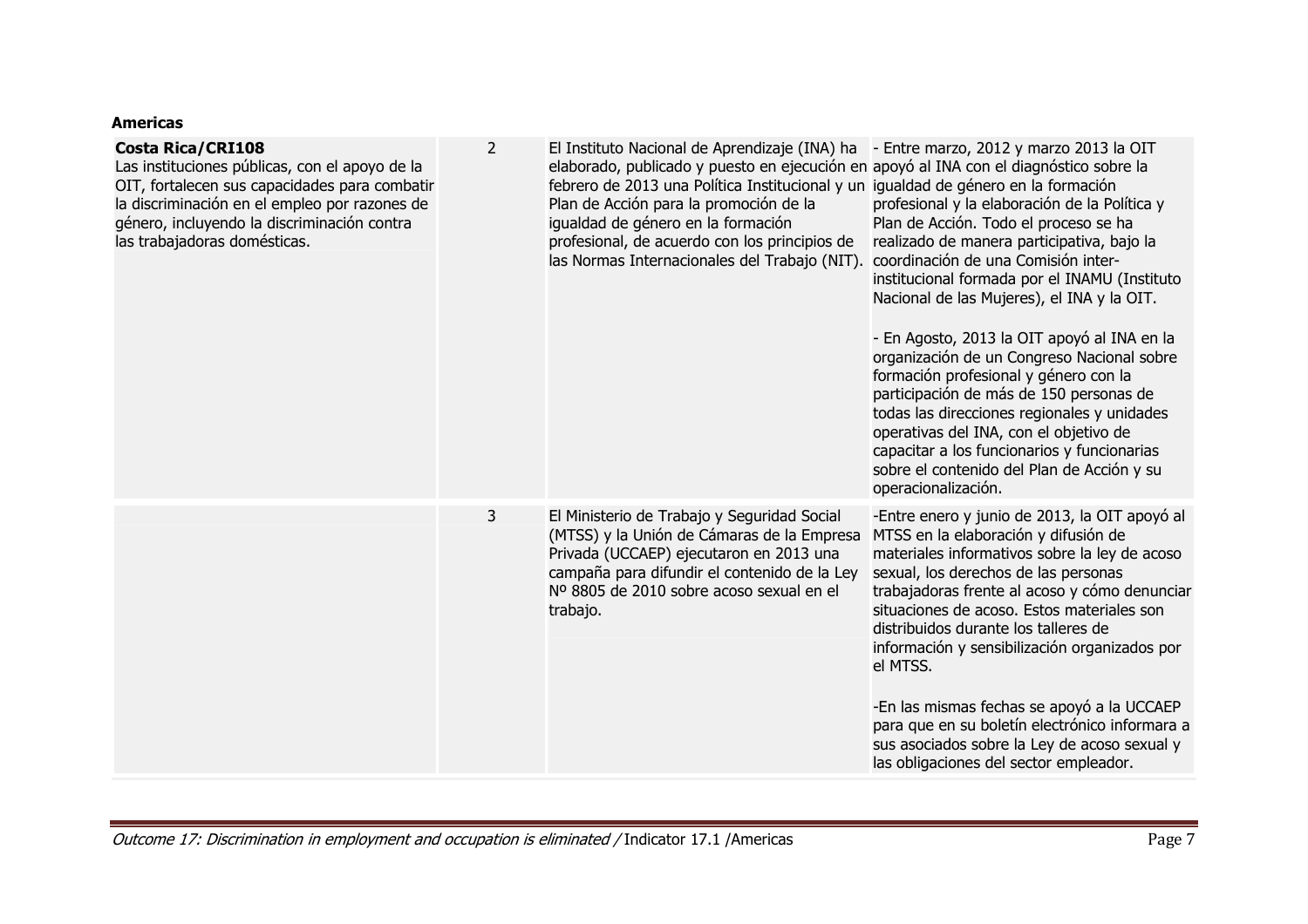| El Salvador/SLV104<br>Las instituciones públicas, con el apoyo de la<br>OIT, fortalecen sus capacidades para combatir<br>la discriminación en el empleo por razones de<br>género, en particular la discriminación contra<br>las trabajadoras domésticas. | $\mathbf{1}$   | (Caso de interés re C.111) La Comisión toma<br>nota con <i>interés</i> de la adopción de la Ley de<br>Igualdad, Equidad y Erradicación de la<br>Discriminación contra la Mujer (decreto<br>núm. 645 de 4 de abril de 2011). La Comisión<br>toma nota de que esta ley es de aplicación<br>general y tiene un enfoque transversal con<br>miras a la eliminación de la discriminación de<br>hecho y de derecho tanto directa como<br>indirecta. | La OIT capacitó al personal del Ministerio de<br>Trabajo y Previsión Social (MTPS) que<br>participaba en las comisiones<br>interinstitucionales sobre los principios del<br>Convenio No. 111 de la OIT, de manera que<br>fueran reflejados en la nueva ley.                                                                                                                                                                                                                                                                                                                                                                                                                                                                                                                                                                                                                                                                                                                                                                                                                           |
|----------------------------------------------------------------------------------------------------------------------------------------------------------------------------------------------------------------------------------------------------------|----------------|----------------------------------------------------------------------------------------------------------------------------------------------------------------------------------------------------------------------------------------------------------------------------------------------------------------------------------------------------------------------------------------------------------------------------------------------|---------------------------------------------------------------------------------------------------------------------------------------------------------------------------------------------------------------------------------------------------------------------------------------------------------------------------------------------------------------------------------------------------------------------------------------------------------------------------------------------------------------------------------------------------------------------------------------------------------------------------------------------------------------------------------------------------------------------------------------------------------------------------------------------------------------------------------------------------------------------------------------------------------------------------------------------------------------------------------------------------------------------------------------------------------------------------------------|
|                                                                                                                                                                                                                                                          | $\overline{2}$ | El Ministerio de trabajo y Previsión Social<br>(MTPS) está ejecutando un Plan de Acción<br>Institucional de seguimiento a las<br>recomendaciones de la auditoría de género<br>(2012-2013). El plan comprende acciones<br>orientadas a incorporar la cuestión de género<br>en la gestión del empleo, en la inspección del<br>trabajo, en la conciliación laboral así como en<br>la cultura interna del ministerio.                            | - La OIT, en conjunto con la Organización de<br>Estados Americanos (OEA), realizó la auditoría<br>participativa de género del MTPS, elaboró un<br>informe con los principales hallazgos y<br>recomendaciones de mejora y elaboró el plan<br>de acción de seguimiento a las<br>recomendaciones, entre marzo y julio del año<br>2012.<br>- Igualmente, la OIT brinda apoyo técnico a la<br>Unidad para la Equidad entre los Géneros del<br>MTPS, encargada de coordinar la<br>implementación del plan de acción desde julio<br>de 2012. LA OIT facilita documentación<br>relacionada con el trabajo decente y la<br>igualdad de género y la analiza con el<br>personal de la unidad para que se entiendan<br>sus conceptos y contenido. Además, la OIT<br>apoya a la unidad en la elaboración de<br>presentaciones sobre temas técnicos<br>específicos como la discriminación y gestión<br>de empleo, igualdad de género, conciliación<br>del trabajo y la vida laboral, trabajo decente,<br>convenios de la OIT claves para la igualdad,<br>sistema de control de la OIT, entre otros. |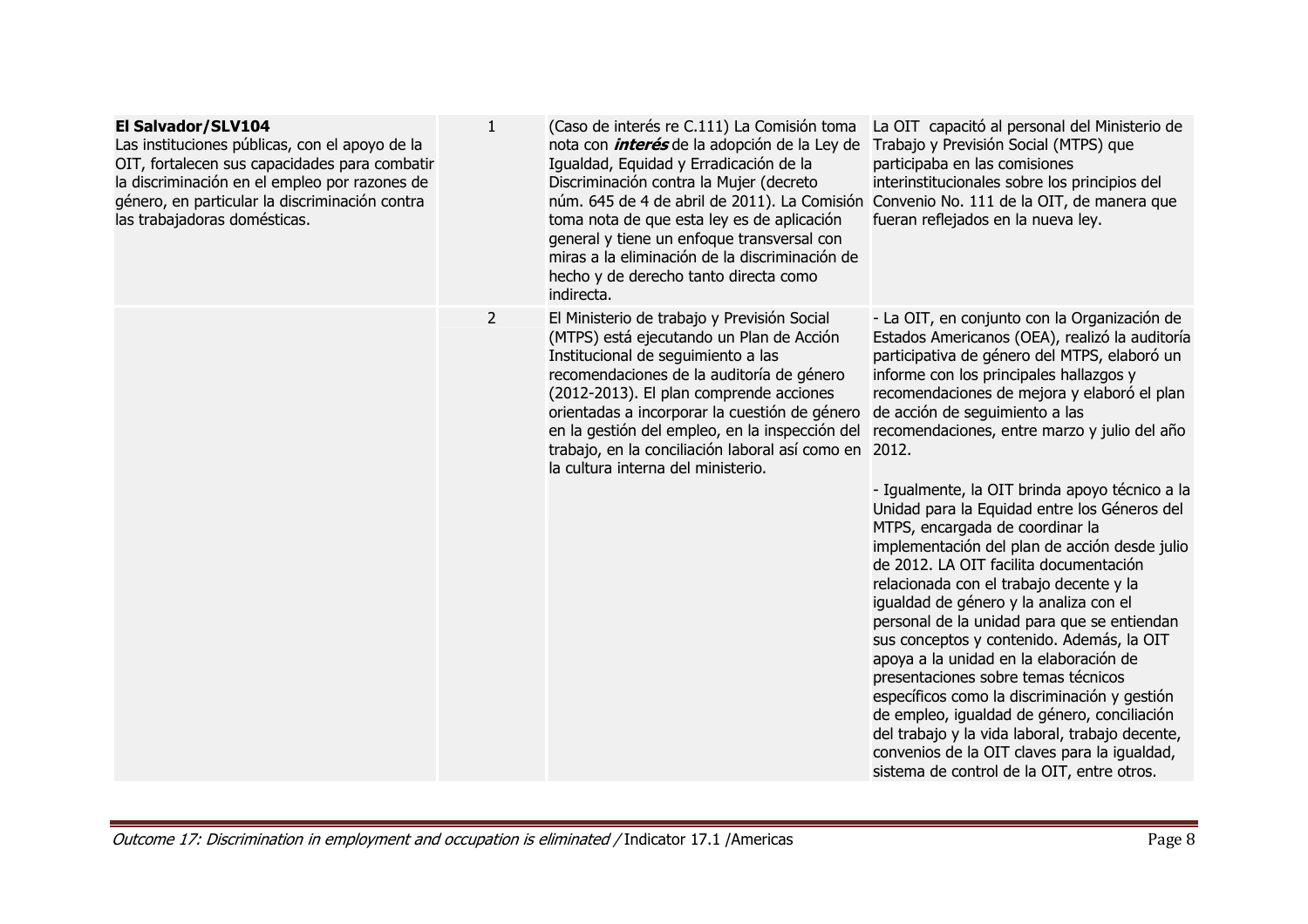|                                                                                                                                                                                                     | 5              | Un plan de capacitación para gestores de<br>empleo del Ministerio de trabajo y Previsión<br>Social (MTPS) sobre intermediación laboral y<br>género fue implementado. El objetivo del plan formación sobre no discriminación para los<br>de capacitación es formar a los gestores de<br>empleo sobre cómo promover la contratación<br>de hombres y mujeres en igualdad de<br>condiciones y para cualquier tipo de trabajo. | - La OIT, en coordinación con la Unidad para<br>la Equidad entre los géneros y la Dirección de<br>Empleo del MTPS, ha elaborado una Guía de<br>gestores de empleo, la ha validado con ellos y<br>la está aplicando en el MTPS desde mayo de<br>2013.<br>- La OIT organizó tres talleres de formación<br>entre abril y julio de 2013 con la participación<br>de aproximadamente 60 gestores de empleo<br>del área central y occidental del país.                                                                                                                                                                                                                                                                                                                                                                                                                                                                                        |
|-----------------------------------------------------------------------------------------------------------------------------------------------------------------------------------------------------|----------------|---------------------------------------------------------------------------------------------------------------------------------------------------------------------------------------------------------------------------------------------------------------------------------------------------------------------------------------------------------------------------------------------------------------------------|----------------------------------------------------------------------------------------------------------------------------------------------------------------------------------------------------------------------------------------------------------------------------------------------------------------------------------------------------------------------------------------------------------------------------------------------------------------------------------------------------------------------------------------------------------------------------------------------------------------------------------------------------------------------------------------------------------------------------------------------------------------------------------------------------------------------------------------------------------------------------------------------------------------------------------------|
| <b>Brazil/BRA103</b><br>Fortalecimiento de la capacidad nacional de<br>los constituyentes para implementar políticas,<br>programas y acciones para la promoción de la<br>igualdad de género y raza. | $\overline{2}$ | El gobierno brasileño firmó durante las<br>celebraciones del 8 de marzo del 2013 el<br>Decreto Presidencial nº 7.959 que instituye la<br>3ª edición del Plan Nacional de Políticas para<br>las Mujeres.                                                                                                                                                                                                                   | - En el ámbito del programa Género y Raza, la<br>OIT brindó capacitación a trabajadoras<br>domésticas, centrales sindicales y actores<br>gubernamentales que formaron parte de las<br>delegaciones en el proceso de construcción y<br>preparación de la III Conferencia Nacional de<br>Políticas para las Mujeres en donde fueron<br>definidas las prioridades del Plan Nacional.<br>- Además, brindó apoyo técnico a la<br>Secretaria de Políticas para las Mujeres en el<br>capítulo sobre igualdad de género en el<br>mundo del trabajo y la autonomía económica<br>de las mujeres.<br>- Los documentos técnicos producidos por la<br>OIT, tales como las notas técnicas sobre<br>"trabajo doméstico" y sobre "equilibrio entre<br>trabajo y familia", y el estudio sobre<br>"negociación de cláusulas de trabajo sobre<br>igualdad de género y raza", fueron<br>importantes insumos para la construcción de<br>este Plan Nacional. |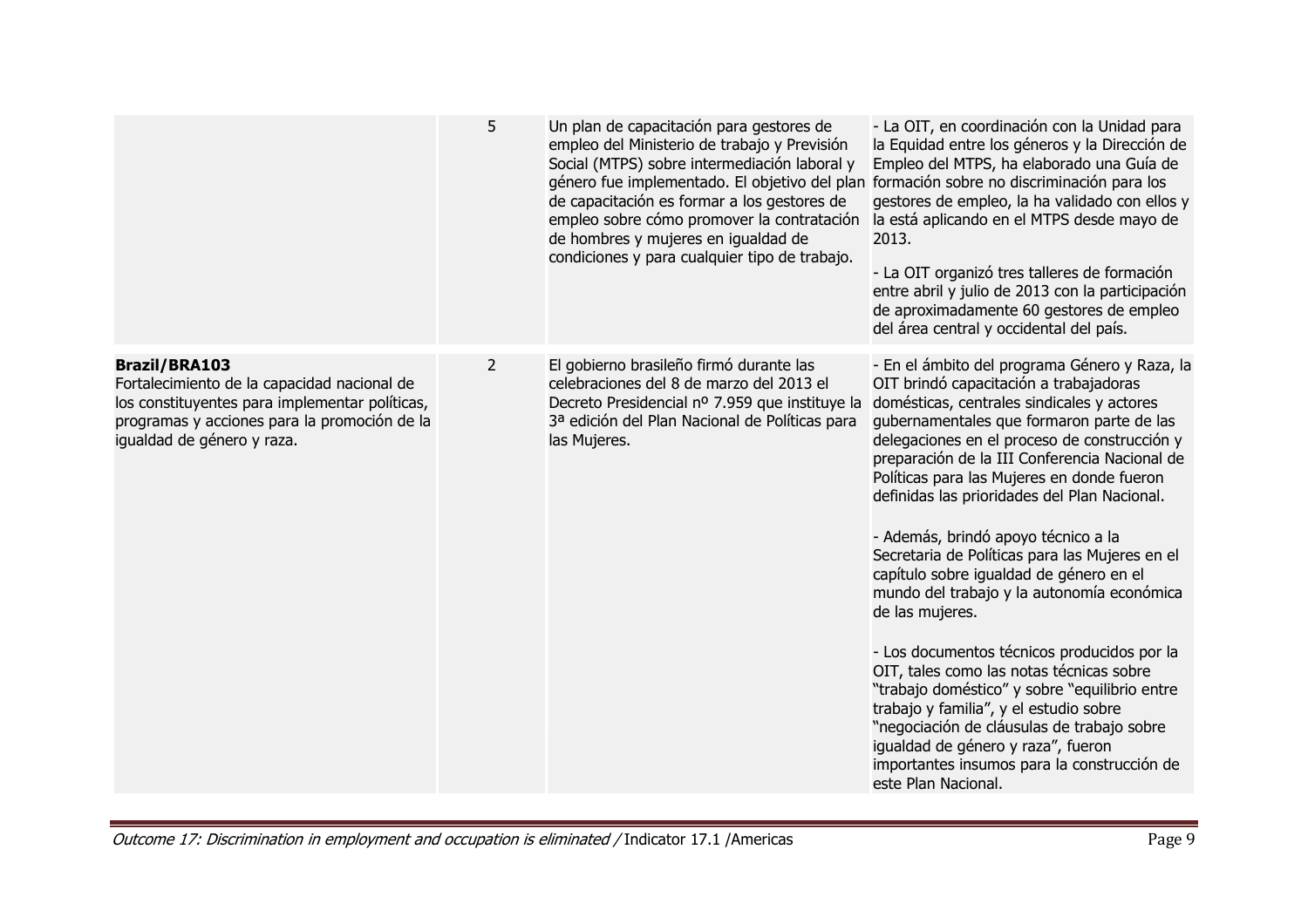|                                                                                                                                      | $\overline{4}$ | Fortalecimiento de la actuación de las<br>Secretarias de Políticas para las Mujeres<br>(SPM) y de Promoción de Igualdad Racial<br>(SEPPIR). Las dos secretarias tienen hoy<br>status de ministerio y son responsables de<br>transversalizar las acciones de promoción de<br>la igualdad de género y étnico-raciales en las<br>políticas públicas.                                                                                                                                                                              | - La OIT brinda asistencia técnica a estas<br>secretarías para facilitar la articulación<br>institucional y apoya la elaboración y<br>seguimiento de las actividades relacionadas a<br>la temática de la igualdad de oportunidades y<br>eliminación de la discriminación en el mundo<br>del trabajo.<br>- Los indicadores, estudios, diagnósticos y<br>recomendaciones de política producidos por la<br>OIT, tales como como las notas técnicas<br>sobre "trabajo doméstico" y "equilibrio entre<br>trabajo y familia", y el estudio sobre<br>"negociación de cláusulas de trabajo sobre<br>igualdad de género y raza" son insumos<br>importantes para el trabajo de dichas<br>secretarias. |
|--------------------------------------------------------------------------------------------------------------------------------------|----------------|--------------------------------------------------------------------------------------------------------------------------------------------------------------------------------------------------------------------------------------------------------------------------------------------------------------------------------------------------------------------------------------------------------------------------------------------------------------------------------------------------------------------------------|---------------------------------------------------------------------------------------------------------------------------------------------------------------------------------------------------------------------------------------------------------------------------------------------------------------------------------------------------------------------------------------------------------------------------------------------------------------------------------------------------------------------------------------------------------------------------------------------------------------------------------------------------------------------------------------------|
|                                                                                                                                      | 5              | El Servicio Federal de Procesamiento de Datos - La OIT brinda asistencia técnica en el diseño<br>(SERPRO) desarrolló una plataforma virtual de y pruebas del contenido de la capacitación.<br>formación para la Igualdad de Género y Raza,<br>Erradicación de la Pobreza y Promoción del<br>Empleo (GRPE). La iniciativa es parte del<br>Programa gubernamental "Pro Equidad de<br>Género y Raza" y está dirigida a<br>representantes del gobierno, empleadores,<br>centrales sindicales y otras instituciones<br>interesadas. | - La OIT facilitó los contenidos de los módulos<br>del Manual de Formación y Capacitación sobre<br>Género, Raza, Pobreza y Empleo; brindó<br>asistencia técnica para la adaptación de los<br>mismos en la plataforma web; y realizó el<br>seguimiento y evaluación de los procesos de<br>capacitación. También contribuyó para la<br>difusión de la iniciativa entre sus<br>constituyentes.                                                                                                                                                                                                                                                                                                 |
| Uruguay/URY805<br>Actores sociales fortalecidos para incorporar<br>una dimensión de género en el proceso de<br>negociación colectiva | $\mathbf{1}$   | (Caso de interés re C.111) La Comisión toma<br>nota con satisfacción de la adopción de la ley<br>núm. 18561, del 18 de agosto de 2009, sobre se realizó mediante el seguimiento del<br>acoso sexual en el trabajo y en la relación<br>docente.                                                                                                                                                                                                                                                                                 | La OIT brindó apoyo a la Comisión Tripartita<br>para fortalecer la dimensión de género. Esto<br>proyecto de acoso sexual durante su<br>tramitación en el senado                                                                                                                                                                                                                                                                                                                                                                                                                                                                                                                             |
|                                                                                                                                      | 4              | La Comisión Tripartita de Igualdad de<br>Oportunidades (CTIOTE) fue fortalecida como mediante la provisión de experiencia                                                                                                                                                                                                                                                                                                                                                                                                      | La OIT brinda asistencia técnica a la CTIOET                                                                                                                                                                                                                                                                                                                                                                                                                                                                                                                                                                                                                                                |

Outcome 17: Discrimination in employment and occupation is eliminated / Indicator 17.1 /Americas